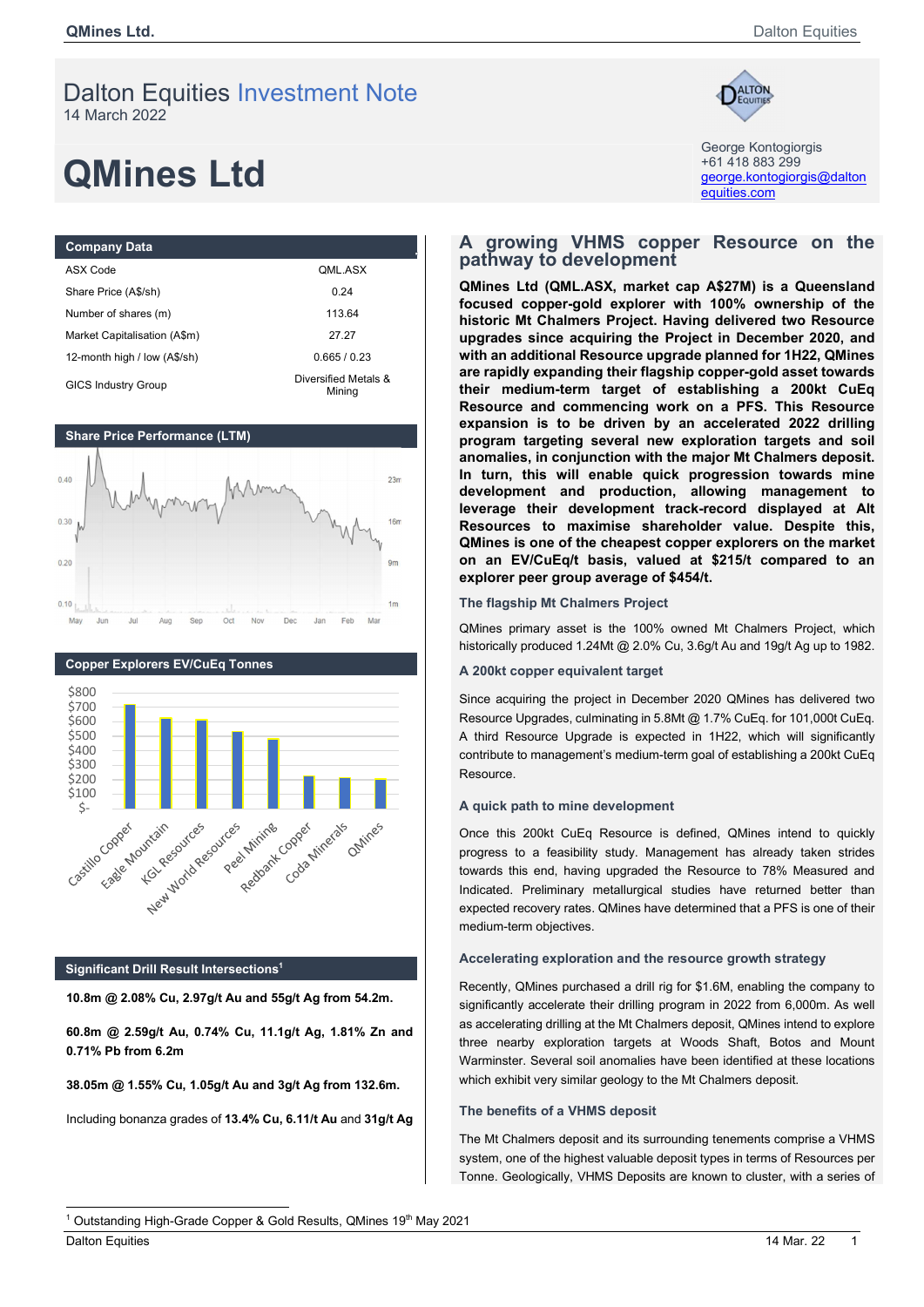Considering management's track record in quickly progressing from exploration to development, and the infrastructure benefits of the Mt Chalmers Project, QMines are wellpositioned to unlock significant shareholder value.

By embracing an ESG strategy, QMines provide a point of differentiation to other explorers, as they are the only ASX-listed certified carbon neutral copper-gold explorer.

As QMines progresses towards their 200kt mid-term target, and subsequently begin to crystallise their development plans, we expect a sustained re-rate in the share price.

individual deposits often found in very close distance to each other. Naturally, this means VHMS systems have substantially larger exploration targets and greater potential for larger, widespread mineralisation. This adds to management's confidence in identifying nearby mineralisation locations with similar geology to Mt Chalmers.

#### Management track record - Alt Resources

Management previously operated the ASX-listed Alt Resources which within 24 months acquired a historic Gold Mine, provided 6 Resource Upgrades, established a Maiden Ore Reserve and published a PFS. Soon after, Alt was acquired at a 170% premium to the last traded market price. While not necessarily targeting an eventual sale, management intend to again develop QMines at a similarly rapid rate and certainly have the track record to do so.

#### An infrastructure-rich region

Of significant benefit to QMines is the location of the Mt Chalmers Project, less than 30km from Rockhampton. This allows management to leverage existing infrastructure networks, subsequently providing low capex and opex advantages and potentially facilitating a faster path to production.

#### A market leading ESG strategy

QMines is one of just three ASX-listed companies to be certified as carbon neutral under the Federal Government's Climate Active program. This has been enabled through the use of renewable energy generation, a renewable fuel blend and through rain and wastewater facilities onsite. QMines plans to ramp up these initiatives and commitments as they intend to become Australia's first zero carbon copper-gold developer.

#### One of the cheapest copper explorers on the market

Considering the scale of QMines' copper Resource, the rate at which it has been upgraded, the commendable development track record management and the comparable valuation of QMines' peers, we believe QMines to be significantly undervalued as it appears to be one of the cheapest copper explorers on the market. On an EV/CuEq/t basis, QMines trades at \$215/t, compared to an average of \$454/t for seven peers that have published a Mineral Resource Estimate and that have an EV below \$150M.

Throughout 2022 we believe there to be significant opportunity for QMines to re-rate in line with its peer group, primarily driven by their progression towards their mid-term target of 200kt of contained copper eq., and their subsequent advancement to mine development. Given that a third Resource Upgrade is on the way this half and drilling and exploration through 2022 is expected to be accelerated by the purchase of a drill rig and the identification of several new exploration targets, QMines potentially are in prime position to progress towards development and thus leverage their development expertise quicker than expected. This will be fundamental to maximising shareholder value and therefore presents a potential catalyst for a substantial share price re-rate.

This Research has been prepared and issued by Dalton Equities and remains the property of Dalton Equities. No material contained in this Research may be reproduced or **distributed, except as allowed by the Copyright Act, without the prior written approval of Dalton Equities.** For updates or further information regarding this research, please contact<br>Dalton Equities. Dalton Equities does making their investment decisions. For explanations regarding other important disclosures, please refer to the disclosure section at the end of this document.